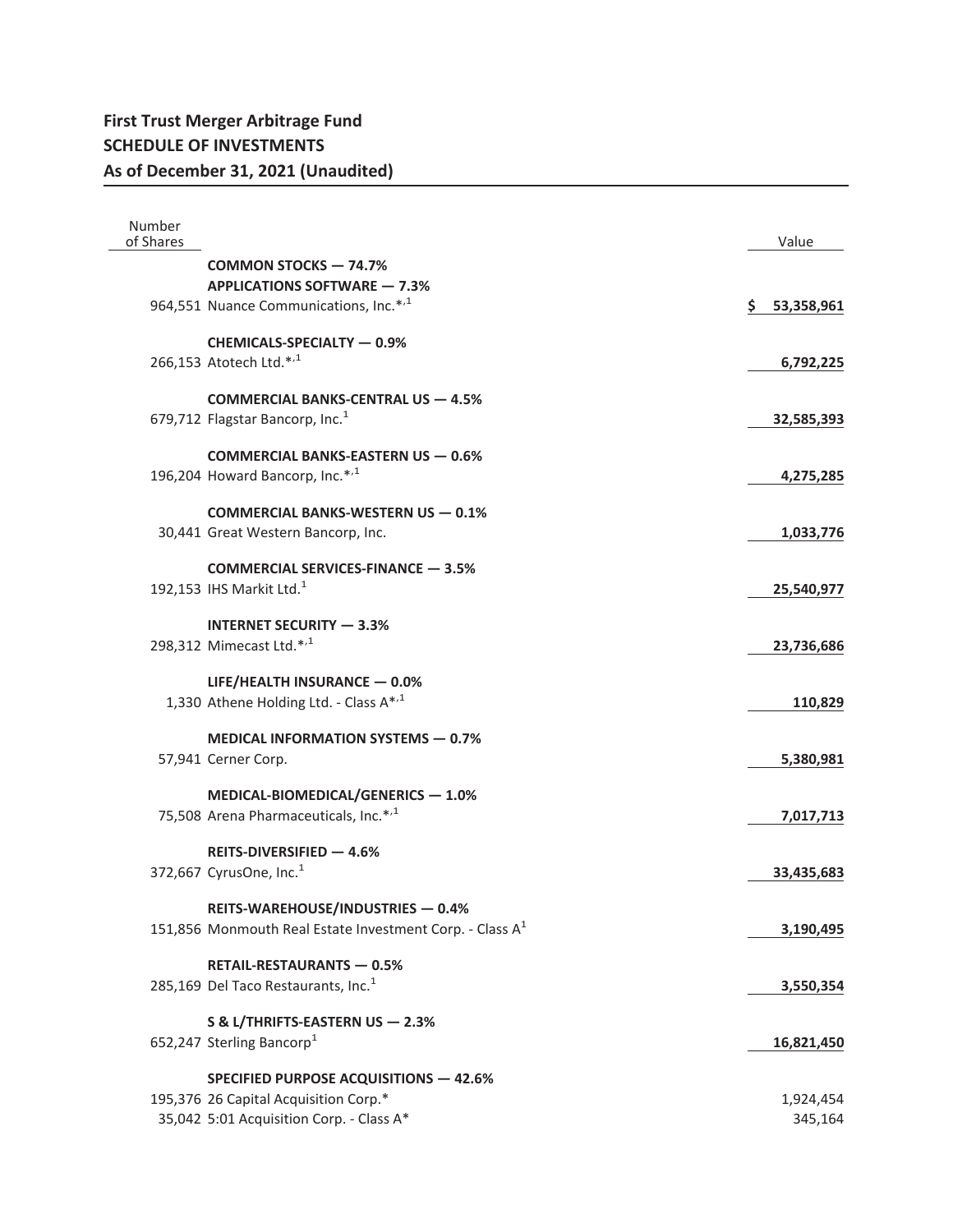| Number<br>of Shares |                                                                                                  | Value           |
|---------------------|--------------------------------------------------------------------------------------------------|-----------------|
|                     |                                                                                                  |                 |
|                     | <b>COMMON STOCKS (Continued)</b>                                                                 |                 |
|                     | <b>SPECIFIED PURPOSE ACQUISITIONS (Continued)</b><br>169,910 7GC & Co. Holdings, Inc. - Class A* | \$<br>1,654,923 |
|                     | 214,061 Adit EdTech Acquisition Corp.*                                                           | 2,119,204       |
|                     | 10,603 Alpha Capital Acquisition Co. - Class A*                                                  | 104,546         |
|                     | 110,000 Altimeter Growth Corp. 2 - Class A*                                                      | 1,084,600       |
|                     | 95,000 Altitude Acquisition Corp. - Class A*                                                     | 940,500         |
|                     | 294,700 Apollo Strategic Growth Capital - Class A*                                               | 2,908,689       |
|                     | 7,891 Arrowroot Acquisition Corp. - Class A*                                                     | 76,543          |
|                     | 114,501 Artisan Acquisition Corp. - Class A*                                                     | 1,134,705       |
|                     | 158,000 ARYA Sciences Acquisition Corp. V - Class A*                                             | 1,531,020       |
|                     | 164,872 Athlon Acquisition Corp. - Class A*                                                      | 1,609,151       |
|                     | 26,200 Atlantic Avenue Acquisition Corp. - Class A*                                              | 256,760         |
|                     | 245,647 Aurora Acquisition Corp. - Class A*                                                      | 2,431,905       |
|                     | 296,051 Austerlitz Acquisition Corp. I - Class A*                                                | 2,874,655       |
|                     | 200,000 Austerlitz Acquisition Corp. II - Class A*                                               | 1,944,000       |
|                     | 260,292 Avanti Acquisition Corp. - Class A*                                                      | 2,556,068       |
|                     | 78,200 B Riley Principal 150 Merger Corp. - Class A*                                             | 791,384         |
|                     | 191,272 BCLS Acquisition Corp. - Class A*                                                        | 1,885,942       |
|                     | 22,500 Benessere Capital Acquisition Corp. - Class A*                                            | 228,150         |
|                     | 25,000 Better World Acquisition Corp.*                                                           | 254,250         |
|                     | 87,836 Big Sky Growth Partners, Inc. - Class A*                                                  | 852,888         |
|                     | 90,001 Biotech Acquisition Co. - Class A*                                                        | 885,610         |
|                     | 57,957 BOA Acquisition Corp. - Class A*                                                          | 569,717         |
|                     | 18,811 Breeze Holdings Acquisition Corp.*                                                        | 192,060         |
|                     | 100,637 Bridgetown 2 Holdings Ltd. - Class A*                                                    | 997,313         |
|                     | 462,983 Bridgetown Holdings Ltd. - Class A*                                                      | 4,546,493       |
|                     | 14,378 Bright Lights Acquisition Corp. - Class A*                                                | 141,767         |
|                     | 126,000 Broadscale Acquisition Corp. - Class A*                                                  | 1,252,440       |
|                     | 268,763 Burgundy Technology Acquisition Corp. - Class A*                                         | 2,690,318       |
|                     | 432,916 Capstar Special Purpose Acquisition Corp. - Class A*                                     | 4,311,843       |
|                     | 159,906 Cartesian Growth Corp. - Class A*                                                        | 1,579,871       |
|                     | 100,379 CC Neuberger Principal Holdings II - Class A*                                            | 993,752         |
|                     | 187,642 CF Acquisition Corp. IV - Class A*                                                       | 1,838,892       |
|                     | 185,025 CF Acquisition Corp. V - Class A*                                                        | 1,850,250       |
|                     | 236,300 Churchill Capital Corp. V - Class A*                                                     | 2,325,192       |
|                     | 598,664 Churchill Capital Corp. VII - Class A*                                                   | 5,884,867       |
|                     | 406,288 Cohn Robbins Holdings Corp. - Class A*                                                   | 3,993,811       |
|                     | 7,312 Colicity, Inc. - Class A*                                                                  | 71,292          |
|                     | 12,835 Concord Acquisition Corp. II - Class A*                                                   | 125,141         |
|                     | 254,819 Corner Growth Acquisition Corp. - Class A*                                               | 2,497,226       |
|                     | 17,247 Crown PropTech Acquisitions - Class A*                                                    | 170,745         |
|                     | 116,800 Crucible Acquisition Corp. - Class A*                                                    | 1,137,632       |
|                     |                                                                                                  |                 |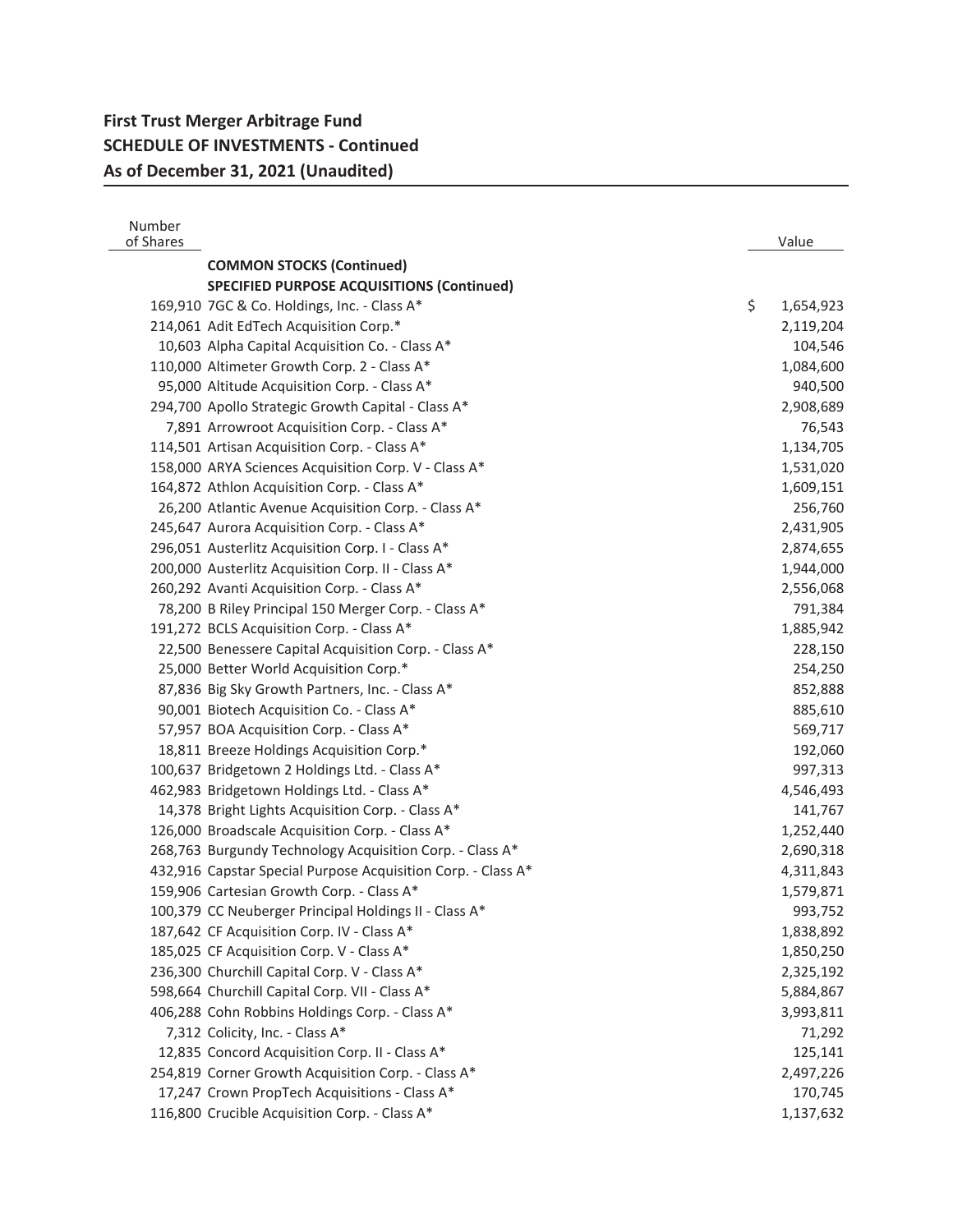| Number<br>of Shares |                                                                 | Value                  |
|---------------------|-----------------------------------------------------------------|------------------------|
|                     | <b>COMMON STOCKS (Continued)</b>                                |                        |
|                     | <b>SPECIFIED PURPOSE ACQUISITIONS (Continued)</b>               |                        |
|                     | 279,770 DPCM Capital, Inc. - Class A*                           | \$<br>2,747,341        |
|                     | 50,000 Duddell Street Acquisition Corp. - Class A*              | 496,000                |
|                     | 338,835 E.Merge Technology Acquisition Corp. - Class A*         | 3,334,136              |
|                     | 286,398 East Resources Acquisition Co. - Class A*               | 2,826,748              |
|                     | 879,263 ECP Environmental Growth Opportunities Corp. - Class A* | 8,669,533              |
|                     | 15,000 EdtechX Holdings Acquisition Corp. II*                   | 150,300                |
|                     | 269,283 EJF Acquisition Corp. - Class A*                        | 2,673,980              |
|                     | 994,872 Environmental Impact Acquisition Corp.*                 | 9,869,130              |
|                     | 101,973 Epiphany Technology Acquisition Corp. - Class A*        | 995,257                |
|                     | 294,975 EQ Health Acquisition Corp. - Class A*                  | 2,864,207              |
|                     | 276,959 Equity Distribution Acquisition Corp. - Class A*        | 2,719,737              |
|                     | 167,525 Eucrates Biomedical Acquisition Corp.*                  | 1,635,044              |
|                     | 14,535 Fast Acquisition Corp. - Class A*                        | 147,676                |
|                     | 110,489 Fast Acquisition Corp. II - Class A*                    | 1,073,953              |
|                     | 5,000 FirstMark Horizon Acquisition Corp. - Class A*            | 49,450                 |
|                     | 306,400 Fortress Capital Acquisition Corp. - Class A*           | 2,990,464              |
|                     | 69,119 Forum Merger IV Corp. - Class A*                         | 673,219                |
|                     | 154,185 Founder SPAC - Class A*                                 | 1,534,141              |
|                     | 123,744 Frazier Lifesciences Acquisition Corp. - Class A*       |                        |
|                     | 126,348 Frontier Acquisition Corp. - Class A*                   | 1,206,504<br>1,239,474 |
|                     | 434,613 FTAC Athena Acquisition Corp. - Class A*                |                        |
|                     | 205,559 FTAC Hera Acquisition Corp. - Class A*                  | 4,311,361              |
|                     |                                                                 | 2,008,312              |
|                     | 90,000 Fusion Acquisition Corp. II - Class A*                   | 873,000                |
|                     | 2,000 G Squared Ascend I, Inc. - Class A*                       | 19,760                 |
|                     | 245,000 Galata Acquisition Corp. - Class A*                     | 2,371,600              |
|                     | 100,000 GigCapital5, Inc.*                                      | 988,000                |
|                     | 156,172 GO Acquisition Corp.*                                   | 1,536,733              |
|                     | 3,400 Goal Acquisitions Corp.*                                  | 32,980                 |
|                     | 45,000 Golden Falcon Acquisition Corp. - Class A*               | 440,100                |
|                     | 494,000 Gores Guggenheim, Inc. - Class A*                       | 5,779,800              |
|                     | 866,824 Gores Metropoulos II, Inc. - Class A*                   | 8,642,235              |
|                     | 127,851 Growth Capital Acquisition Corp. - Class A*             | 1,270,839              |
|                     | 210,399 Haymaker Acquisition Corp. III - Class A*               | 2,068,222              |
|                     | 188,630 Healthcare Capital Corp. - Class A*                     | 1,861,778              |
|                     | 219,179 Hennessy Capital Investment Corp. V - Class A*          | 2,134,804              |
|                     | 224,465 HIG Acquisition Corp. - Class A*                        | 2,195,268              |
|                     | 140,796 Highland Transcend Partners I Corp. - Class A*          | 1,396,696              |
|                     | 203,286 Horizon Acquisition Corp. II - Class A*                 | 1,998,301              |
|                     | 81,539 HumanCo Acquisition Corp. - Class A*                     | 797,451                |
|                     | 323,512 IG Acquisition Corp. - Class A*                         | 3,173,653              |
|                     | 582,708 InterPrivate III Financial Partners, Inc. - Class A*    | 5,774,636              |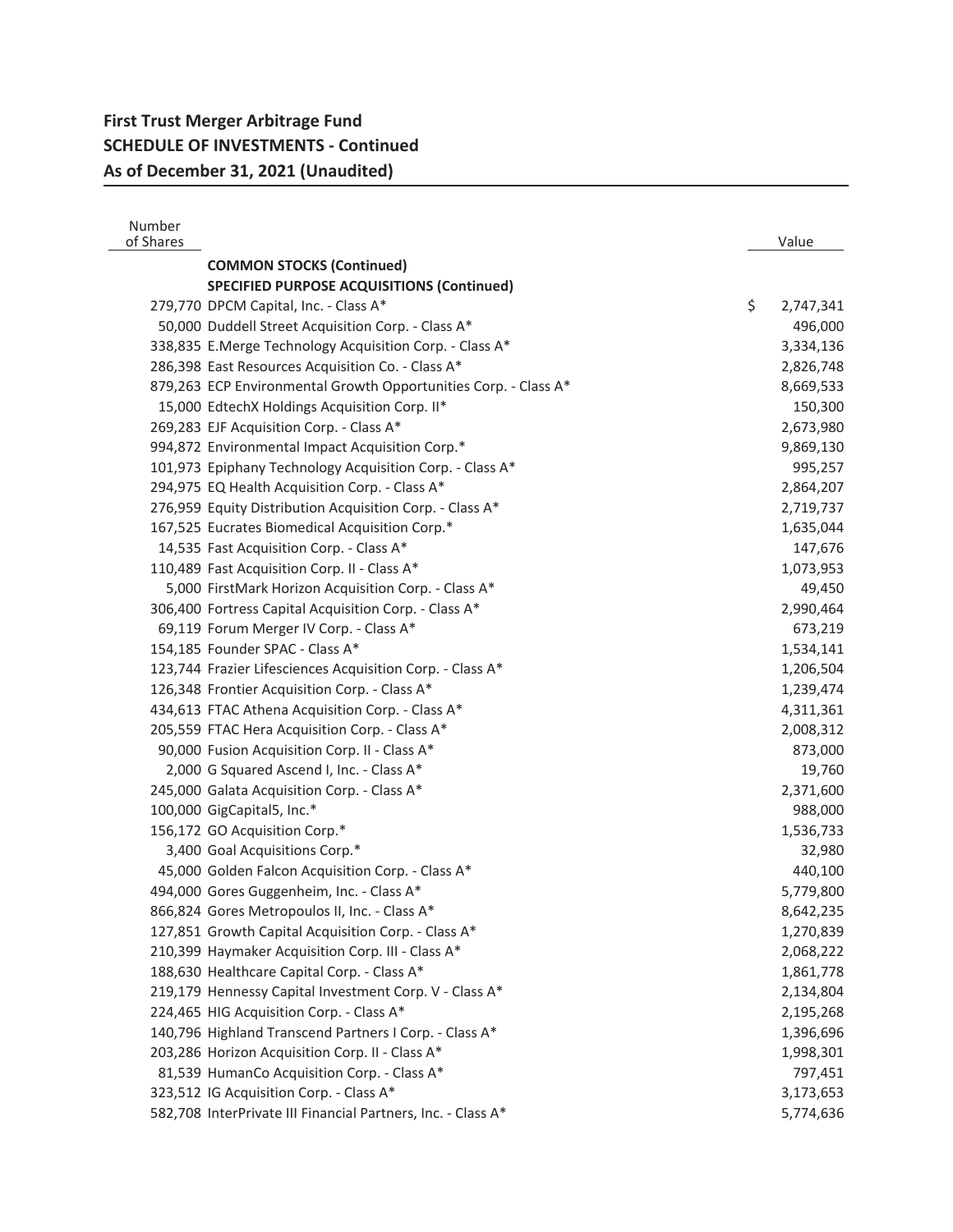| Number<br>of Shares |                                                                                                         | Value           |
|---------------------|---------------------------------------------------------------------------------------------------------|-----------------|
|                     |                                                                                                         |                 |
|                     | <b>COMMON STOCKS (Continued)</b>                                                                        |                 |
|                     | <b>SPECIFIED PURPOSE ACQUISITIONS (Continued)</b><br>232,506 Khosla Ventures Acquisition Co. - Class A* | \$<br>2,255,308 |
|                     | 125,645 Khosla Ventures Acquisition Co. III - Class A*                                                  | 1,226,295       |
|                     | 200,814 Kingswood Acquisition Corp. - Class A*                                                          | 2,028,221       |
|                     | 280,000 KINS Technology Group, Inc. - Class A*                                                          | 2,791,600       |
|                     | 159,340 Lazard Growth Acquisition Corp. I*                                                              | 1,550,378       |
|                     | 101,400 Lefteris Acquisition Corp. - Class A*                                                           | 993,720         |
|                     | 200 Levere Holdings Corp. - Class A*                                                                    | 1,948           |
|                     | 728,156 Lionheart Acquisition Corp. II - Class A*                                                       | 7,252,434       |
|                     | 15,419 LMF Acquisition Opportunities, Inc. - Class A*                                                   | 154,807         |
|                     | 515,500 Longview Acquisition Corp. II - Class A*                                                        | 5,072,520       |
|                     | 132,973 Lux Health Tech Acquisition Corp. - Class A*                                                    | 1,303,135       |
|                     | 723,236 M3-Brigade Acquisition II Corp. - Class A*                                                      | 7,167,269       |
|                     | 598,592 Magnum Opus Acquisition Ltd. - Class A*                                                         | 5,938,033       |
|                     | 184,134 Malacca Straits Acquisition Co., Ltd. - Class A*                                                | 1,843,181       |
|                     | 7,245 MDH Acquisition Corp. - Class A*                                                                  | 71,001          |
|                     | 619,180 Motive Capital Corp. - Class A*                                                                 | 6,092,731       |
|                     | 61,546 Noble Rock Acquisition Corp. - Class A*                                                          | 596,381         |
|                     | 424,964 North Atlantic Acquisition Corp. - Class A*                                                     | 4,164,647       |
|                     | 131,891 North Mountain Merger Corp. - Class A*                                                          | 1,300,445       |
|                     | 456,917 Northern Star Investment Corp. II - Class A*                                                    | 4,432,095       |
|                     | 121,500 Novus Capital Corp. II - Class A*                                                               | 1,202,850       |
|                     | 206,564 Oaktree Acquisition Corp. II - Class A*                                                         | 2,040,852       |
|                     | 45,900 Omega Alpha SPAC - Class A*                                                                      | 448,443         |
|                     | 272,821 Pine Island Acquisition Corp. - Class A*                                                        | 2,690,015       |
|                     | 70,787 Plum Acquisition Corp. I - Class A*                                                              | 685,926         |
|                     | 210,167 PMV Consumer Acquisition Corp.*                                                                 | 2,065,942       |
|                     | 80,170 Poema Global Holdings Corp. - Class A*                                                           | 792,080         |
|                     | 221,953 Population Health Investment Co., Inc. - Class A*                                               | 2,184,018       |
|                     | 58,817 Portage Fintech Acquisition Corp. - Class A*                                                     | 571,113         |
|                     | 300,000 Prime Impact Acquisition I - Class A*                                                           | 2,952,000       |
|                     | 94,500 Prospector Capital Corp. - Class A*                                                              | 920,430         |
|                     | 400,000 Quantum FinTech Acquisition Corp.*                                                              | 3,956,000       |
|                     | 558,117 Queen's Gambit Growth Capital - Class A*                                                        | 5,525,358       |
|                     | 291,810 RedBall Acquisition Corp. - Class A*                                                            | 2,894,755       |
|                     | 168,936 Research Alliance Corp. II - Class A*                                                           | 1,642,058       |
|                     | 40,297 Roth Ch Acquisition III Co.*                                                                     | 399,746         |
|                     | 13,214 Sarissa Capital Acquisition Corp. - Class A*                                                     | 130,819         |
|                     | 134,158 ScION Tech Growth I - Class A*                                                                  | 1,309,382       |
|                     | 22,658 Silver Crest Acquisition Corp. - Class A*                                                        | 222,275         |
|                     | 404 Silver Spike Acquisition Corp. II - Class A*                                                        | 3,927           |
|                     | 200 Skydeck Acquisition Corp. - Class A*                                                                | 1,930           |
|                     |                                                                                                         |                 |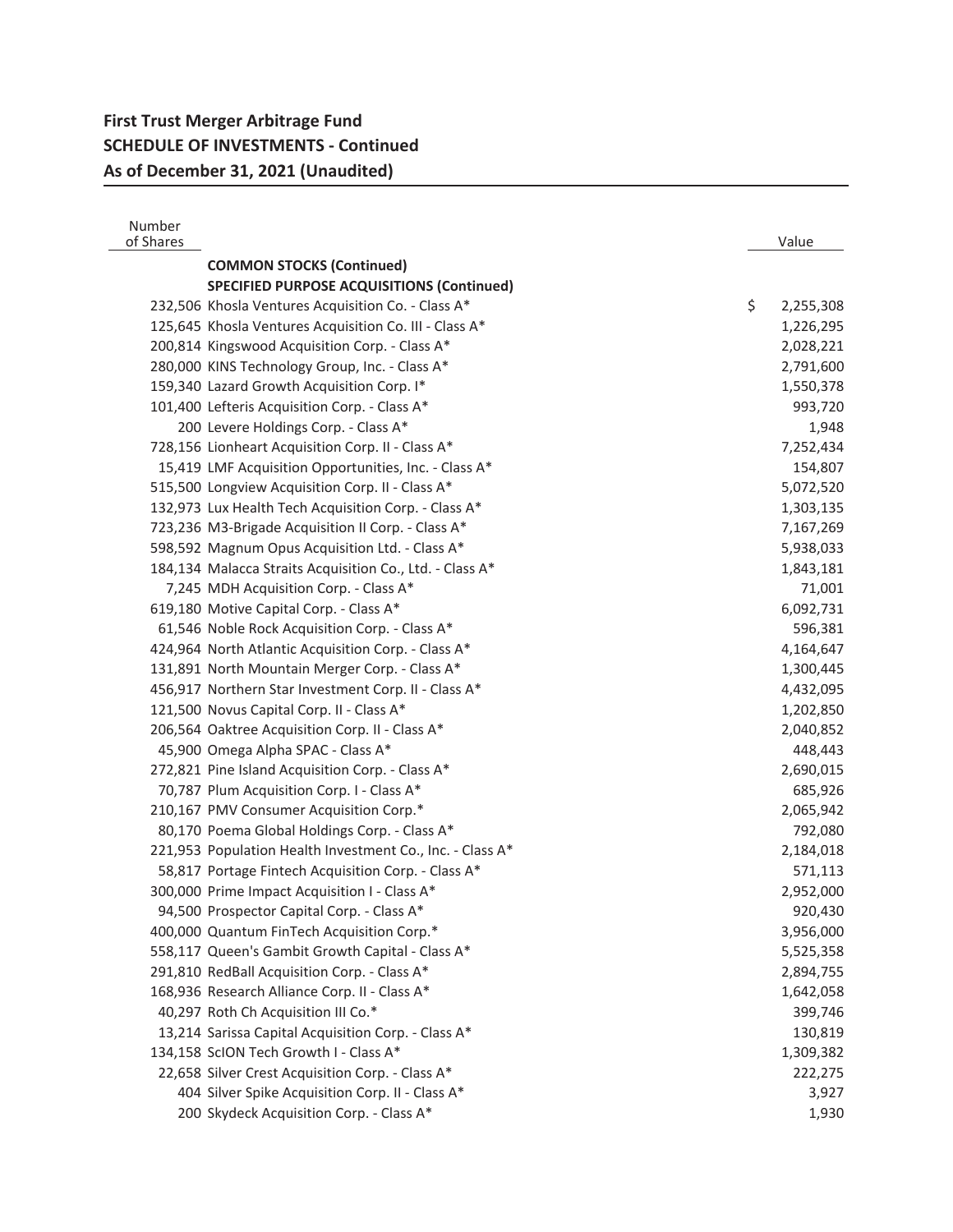| Number<br>of Shares |                                                                                                                              | Value              |
|---------------------|------------------------------------------------------------------------------------------------------------------------------|--------------------|
|                     |                                                                                                                              |                    |
|                     | <b>COMMON STOCKS (Continued)</b>                                                                                             |                    |
|                     | <b>SPECIFIED PURPOSE ACQUISITIONS (Continued)</b>                                                                            | \$                 |
|                     | 200 Social Capital Hedosophia Holdings Corp. IV - Class A*<br>375,000 Social Capital Hedosophia Holdings Corp. VI - Class A* | 2,044              |
|                     |                                                                                                                              | 3,821,250          |
|                     | 204,287 Social Leverage Acquisition Corp. I - Class A*                                                                       | 2,004,056          |
|                     | 91,983 Software Acquisition Group, Inc. III - Class A*                                                                       | 905,113            |
|                     | 813,523 Spartan Acquisition Corp. III - Class A*<br>295,377 Spring Valley Acquisition Corp. - Class A*                       | 8,029,472          |
|                     |                                                                                                                              | 2,962,631          |
|                     | 1,007 Stratim Cloud Acquisition Corp. - Class A*<br>310,200 SVF Investment Corp. - Class A*                                  | 9,687<br>3,114,408 |
|                     | 434,213 Tailwind Acquisition Corp. - Class A*                                                                                | 4,272,656          |
|                     | 206,110 Tailwind Two Acquisition Corp. - Class A*                                                                            | 2,038,428          |
|                     | 25,442 Tech and Energy Transition Corp. - Class A*                                                                           | 247,296            |
|                     | 332,416 Tekkorp Digital Acquisition Corp. - Class A*                                                                         | 3,300,891          |
|                     | 394,281 Thayer Ventures Acquisition Corp. - Class A*                                                                         | 3,982,238          |
|                     | 139,110 Tiga Acquisition Corp. - Class A*                                                                                    | 1,409,532          |
|                     | 865,724 Trebia Acquisition Corp. - Class A*                                                                                  | 8,622,611          |
|                     | 131,940 Trepont Acquisition Corp. I - Class A*                                                                               | 1,316,761          |
|                     | 8,632 Tuatara Capital Acquisition Corp. - Class A*                                                                           | 85,025             |
|                     | 25,000 Turmeric Acquisition Corp. - Class A*                                                                                 | 245,000            |
|                     | 25,000 VectolQ Acquisition Corp. II - Class A*                                                                               | 243,500            |
|                     | 272,664 Ventoux CCM Acquisition Corp.*                                                                                       | 2,729,367          |
|                     | 278,335 VPC Impact Acquisition Holdings III, Inc. - Class A*                                                                 | 2,783,350          |
|                     | 346,671 Vy Global Growth - Class A*                                                                                          | 3,400,843          |
|                     |                                                                                                                              |                    |
|                     |                                                                                                                              | 309,539,783        |
|                     | TELECOM SERVICE - 2.4%                                                                                                       |                    |
|                     | 820,676 Vonage Holdings Corp.* <sup>1</sup>                                                                                  | 17,061,854         |
|                     | <b>TOTAL COMMON STOCKS</b>                                                                                                   |                    |
|                     | (Cost \$544,283,801)                                                                                                         | 543,432,445        |
|                     | UNITS $-14.4%$                                                                                                               |                    |
|                     | PIPELINES - 0.1%                                                                                                             |                    |
|                     | 61,706 BP Midstream Partners LP <sup>1</sup>                                                                                 | 944,102            |
|                     | <b>SPECIFIED PURPOSE ACQUISITIONS - 12.4%</b>                                                                                |                    |
|                     | 117,323 7GC & Co. Holdings, Inc.*                                                                                            | 1,175,576          |
|                     | 33,120 Agile Growth Corp.*                                                                                                   | 324,907            |
|                     | 251,333 Americas Technology Acquisition Corp.*                                                                               | 2,588,730          |
|                     | 25,000 Apeiron Capital Investment Corp.*                                                                                     | 251,750            |
|                     | 25,000 Arbor Rapha Capital Bioholdings Corp. I*                                                                              | 253,250            |
|                     | 67,500 Archimedes Tech SPAC Partners Co.*                                                                                    | 677,700            |
|                     | 25,000 Arena Fortify Acquisition Corp.*                                                                                      | 253,500            |
|                     | 60,000 Atlas Crest Investment Corp. II*                                                                                      | 595,800            |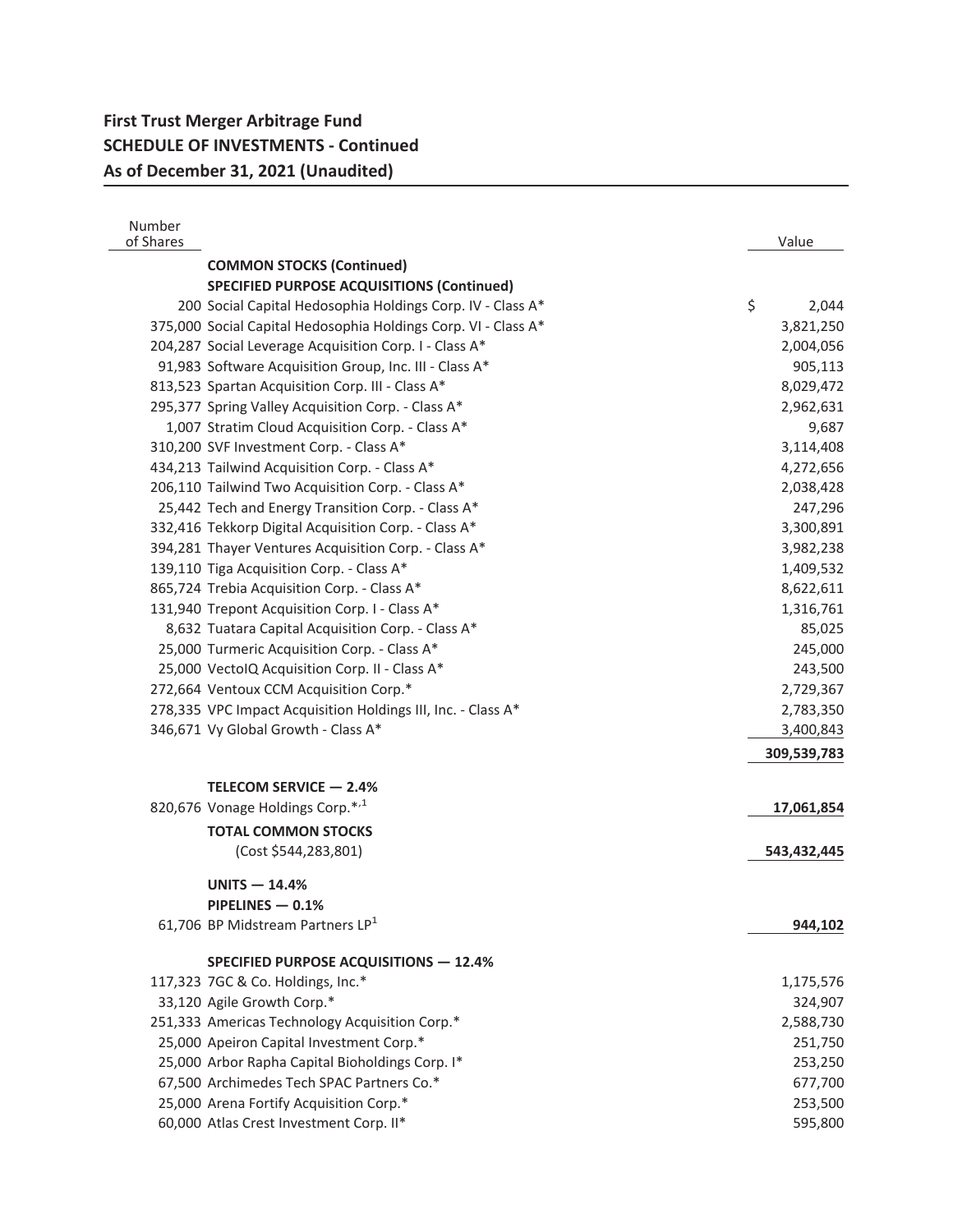| Number<br>of Shares |                                                                                            | Value                |
|---------------------|--------------------------------------------------------------------------------------------|----------------------|
|                     | <b>UNITS (Continued)</b>                                                                   |                      |
|                     | <b>SPECIFIED PURPOSE ACQUISITIONS (Continued)</b>                                          |                      |
|                     | 90,000 Authentic Equity Acquisition Corp.*                                                 | \$<br>900,000        |
|                     | 300,000 Battery Future Acquisition Corp.*                                                  | 3,000,000            |
|                     | 50,000 BioPlus Acquisition Corp.*                                                          | 500,000              |
|                     | 150,000 Black Mountain Acquisition Corp.*                                                  | 1,522,500            |
|                     | 40,000 Blockchain Coinvestors Acquisition Corp. I*                                         |                      |
|                     | 161,875 BlueRiver Acquisition Corp.*                                                       | 404,400<br>1,597,706 |
|                     |                                                                                            |                      |
|                     | 20,000 Cactus Acquisition Corp. 1 Ltd.*<br>250,000 Carney Technology Acquisition Corp. II* | 201,000              |
|                     |                                                                                            | 2,500,000            |
|                     | 30,000 Chain Bridge I*                                                                     | 302,100              |
|                     | 138,750 Clarim Acquisition Corp.*                                                          | 1,377,788            |
|                     | 9,127 Climate Real Impact Solutions II Acquisition Corp.*                                  | 90,996               |
|                     | 258,555 Colicity, Inc.*                                                                    | 2,570,037            |
|                     | 22,500 COVA Acquisition Corp.*                                                             | 225,000              |
|                     | 135,000 Delwinds Insurance Acquisition Corp.*                                              | 1,366,200            |
|                     | 139,500 DiamondHead Holdings Corp.*                                                        | 1,377,563            |
|                     | 150,000 Direct Selling Acquisition Corp.*                                                  | 1,524,000            |
|                     | 15,000 DP Cap Acquisition Corp. I*                                                         | 150,600              |
|                     | 67,500 EdtechX Holdings Acquisition Corp. II*                                              | 690,525              |
|                     | 180,000 Empowerment & Inclusion Capital I Corp.*                                           | 1,783,800            |
|                     | 250,000 Enterprise 4.0 Technology Acquisition Corp.*                                       | 2,517,500            |
|                     | 63,432 EQ Health Acquisition Corp.*                                                        | 621,634              |
|                     | 176,000 ESGEN Acquisition Corp.*                                                           | 1,784,640            |
|                     | 210,000 European Biotech Acquisition Corp.*                                                | 2,079,000            |
|                     | 300,000 EVe Mobility Acquisition Corp.*                                                    | 3,003,000            |
|                     | 300,000 ExcelFin Acquisition Corp.*                                                        | 3,015,000            |
|                     | 50,000 Finnovate Acquisition Corp.*                                                        | 506,000              |
|                     | 9,000 Fortress Value Acquisition Corp. III*                                                | 89,190               |
|                     | 200,000 Forum Merger IV Corp.*                                                             | 1,988,000            |
|                     | 83,940 GigCapital5, Inc.*                                                                  | 867,940              |
|                     | 75,000 Golden Arrow Merger Corp.*                                                          | 735,000              |
|                     | 45,000 HH&L Acquisition Co.*                                                               | 447,750              |
|                     | 15,000 Hudson Executive Investment Corp. II*                                               | 148,350              |
|                     | 100,000 Hunt Cos. Acquisition Corp. I*                                                     | 1,015,000            |
|                     | 90,000 InFinT Acquisition Corp.*                                                           | 902,700              |
|                     | 25,000 Innovative International Acquisition Corp.*                                         | 250,750              |
|                     | 50,000 Intelligent Medicine Acquisition Corp.*                                             | 510,000              |
|                     | 45,000 ITHAX Acquisition Corp.*                                                            | 452,250              |
|                     | 111,779 Jaws Juggernaut Acquisition Corp.*                                                 | 1,115,554            |
|                     | 36,000 KL Acquisition Corp.*                                                               | 355,680              |
|                     | 90,000 LF Capital Acquisition Corp. II*                                                    | 900,000              |
|                     | 67,500 LightJump Acquisition Corp.*                                                        | 676,350              |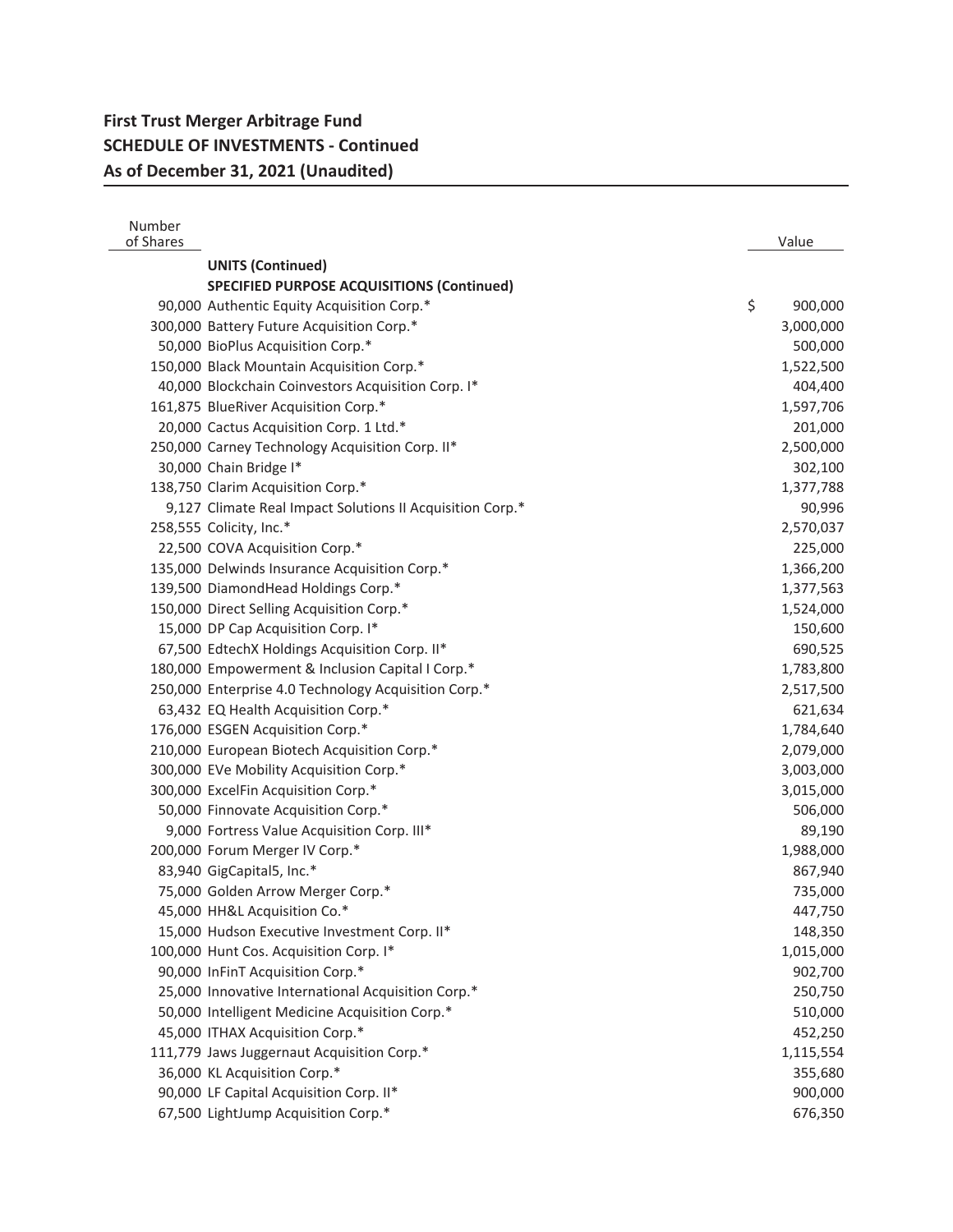| Number<br>of Shares |                                                                  | Value         |
|---------------------|------------------------------------------------------------------|---------------|
|                     | <b>UNITS (Continued)</b>                                         |               |
|                     | <b>SPECIFIED PURPOSE ACQUISITIONS (Continued)</b>                |               |
|                     | 30,000 LMF Acquisition Opportunities, Inc.*                      | \$<br>312,300 |
|                     | 112,600 Monument Circle Acquisition Corp.* <sup>1</sup>          | 1,115,866     |
|                     | 48,600 Moringa Acquisition Corp.*                                | 482,112       |
|                     | 149,800 Motive Capital Corp. II*                                 | 1,493,506     |
|                     | 350,000 Newcourt Acquisition Corp.*                              | 3,542,000     |
|                     | 200,000 Onyx Acquisition Co. I*                                  | 2,028,000     |
|                     | 175,000 Orion Biotech Opportunities Corp.*                       | 1,708,000     |
|                     | 270,000 Perception Capital Corp. II*                             | 2,740,500     |
|                     | 45,000 Peridot Acquisition Corp. II*                             | 446,850       |
|                     | 45,000 Phoenix Biotech Acquisition Corp.*                        | 454,050       |
|                     | 158,400 Pivotal Investment Corp. III*                            | 1,568,160     |
|                     | 50,000 Plum Acquisition Corp. I*                                 | 486,500       |
|                     | 58,500 Progress Acquisition Corp.*                               | 584,415       |
|                     | 50,000 Pyrophyte Acquisition Corp.*                              | 505,000       |
|                     | 154,854 RMG Acquisition Corp. III*                               | 1,540,797     |
|                     | 150,000 Rose Hill Acquisition Corp.*                             | 1,522,500     |
|                     | 175,000 Sanaby Health Acquisition Corp. I*                       | 1,772,750     |
|                     | 180,000 Sarissa Capital Acquisition Corp.*                       | 1,814,400     |
|                     | 172,000 ScION Tech Growth I*                                     | 1,711,400     |
|                     | 100,000 Semper Paratus Acquisition Corp.*                        | 1,007,000     |
|                     | 25,000 Sizzle Acquisition Corp.*                                 | 256,500       |
|                     | 340,000 Software Acquisition Group, Inc. III*                    | 3,437,400     |
|                     | 13,500 Stratim Cloud Acquisition Corp.*                          | 132,300       |
|                     | 185,000 Tailwind International Acquisition Corp.*                | 1,829,650     |
|                     | 150,000 Target Global Acquisition I Corp.*                       | 1,494,000     |
|                     | 20,000 TG Venture Acquisition Corp.*                             | 204,200       |
|                     | 10,000 Thrive Acquisition Corp.*                                 | 101,000       |
|                     | 100,000 Thunder Bridge Capital Partners IV, Inc.*                | 986,000       |
|                     | 54,000 TLG Acquisition One Corp.*                                | 534,600       |
|                     | 185,000 Z-Work Acquisition Corp.*                                | 1,835,200     |
|                     |                                                                  | 89,833,672    |
|                     | TRANSPORT-MARINE - 1.9%                                          |               |
|                     | 824,435 Teekay LNG Partners LP <sup>1</sup>                      | 13,957,684    |
|                     | <b>TOTAL UNITS</b>                                               |               |
|                     | (Cost \$105,613,607)                                             | 104,735,458   |
|                     | WARRANTS $-0.0%$                                                 |               |
|                     | 74,635 Athlon Acquisition Corp., Expiration Date: March 5, 2026* | 44,774        |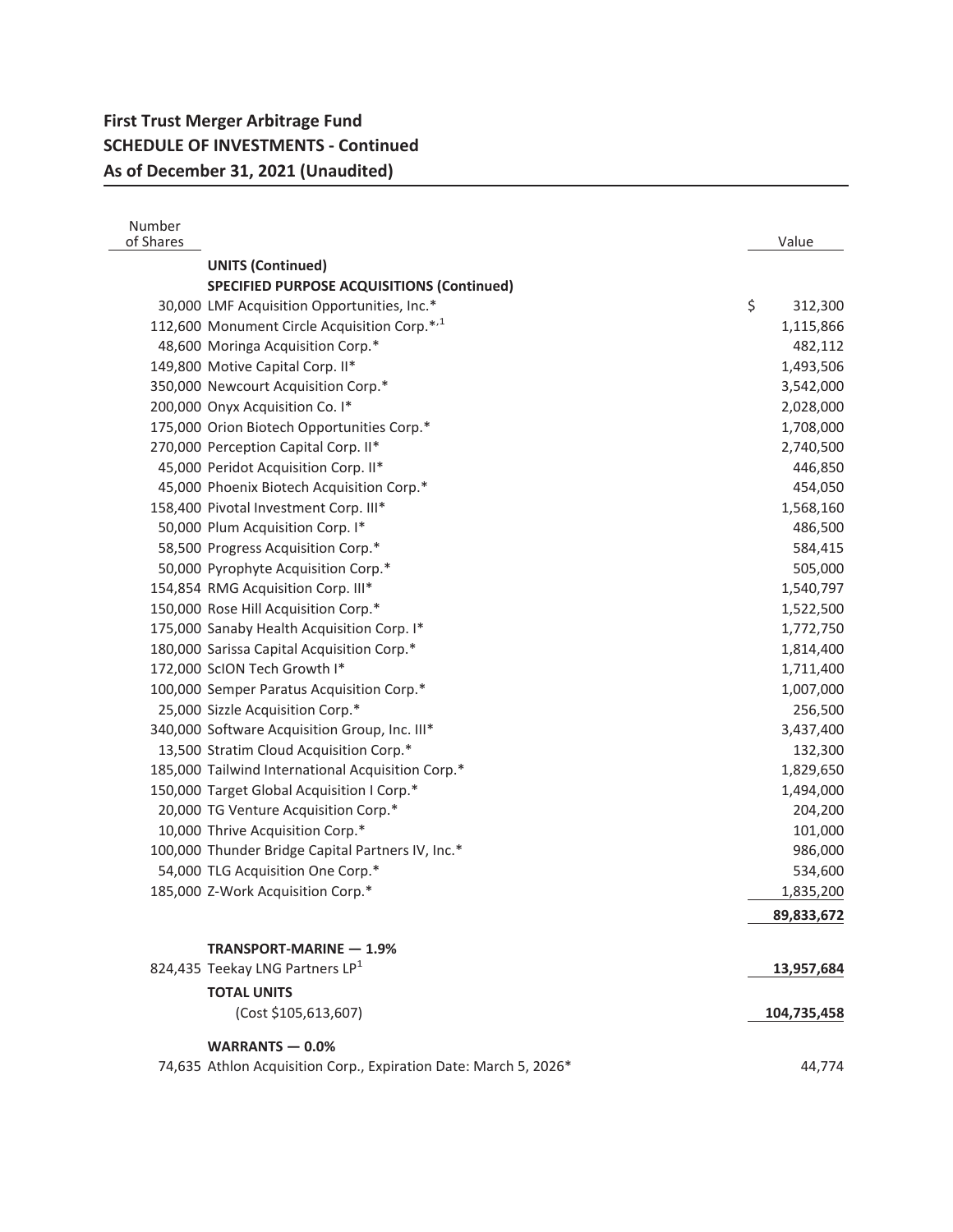| Number<br>of Shares |                                                                                                                             | Value           |
|---------------------|-----------------------------------------------------------------------------------------------------------------------------|-----------------|
|                     | <b>WARRANTS (Continued)</b>                                                                                                 |                 |
|                     | 38,046 North Atlantic Acquisition Corp., Expiration Date: October 20, 2025*                                                 | \$<br>27,800    |
|                     | <b>TOTAL WARRANTS</b>                                                                                                       |                 |
|                     | (Cost \$0)                                                                                                                  | 72,574          |
|                     |                                                                                                                             |                 |
|                     | <b>SHORT-TERM INVESTMENTS - 13.0%</b><br>Morgan Stanley Institutional Liquidity Fund - Government Portfolio - Institutional |                 |
| 94,347,590          | Class, $0.03\%^{1,2}$                                                                                                       | 94,347,590      |
|                     | <b>TOTAL SHORT-TERM INVESTMENTS</b>                                                                                         |                 |
|                     | (Cost \$94,347,590)                                                                                                         | 94,347,590      |
|                     | <b>TOTAL INVESTMENTS - 102.1%</b>                                                                                           |                 |
|                     | (Cost \$744,244,998)                                                                                                        | 742,588,067     |
|                     | Liabilities in Excess of Other Assets $-$ (2.1)%                                                                            | (15, 239, 324)  |
|                     | <b>TOTAL NET ASSETS - 100.0%</b>                                                                                            | \$727,348,743   |
|                     | SECURITIES SOLD SHORT - (11.7)%                                                                                             |                 |
|                     | COMMON STOCKS - (11.7)%                                                                                                     |                 |
|                     | <b>COMMERCIAL BANKS-EASTERN US - (2.9)%</b>                                                                                 |                 |
|                     | (353,168) FNB Corp.                                                                                                         | (4, 283, 928)   |
|                     | (301,991) Webster Financial Corp.                                                                                           | (16,863,177)    |
|                     |                                                                                                                             | (21, 147, 105)  |
|                     | <b>COMMERCIAL BANKS-WESTERN US - (0.2)%</b>                                                                                 |                 |
|                     | (25,642) First Interstate BancSystem, Inc. - Class A                                                                        | (1,042,860)     |
|                     |                                                                                                                             |                 |
|                     | <b>COMMERCIAL SERVICES-FINANCE - (3.5)%</b>                                                                                 |                 |
|                     | (54,535) S&P Global, Inc.                                                                                                   | (25, 736, 702)  |
|                     | INVESTMENT MANAGEMENT/ADVISORY SERVICES - (0.0)%                                                                            |                 |
|                     | (1,528) Tango Holdings, Inc. - Class A*                                                                                     | (110, 673)      |
|                     |                                                                                                                             |                 |
|                     | OIL COMP-INTEGRATED - (0.1)%<br>(35,481) BP PLC - ADR                                                                       |                 |
|                     |                                                                                                                             | (944, 859)      |
|                     | S & L/THRIFTS-EASTERN US - (4.6)%                                                                                           |                 |
|                     | (2,729,118) New York Community Bancorp, Inc.                                                                                | (33, 322, 531)  |
|                     | SEMICONDUCTOR EQUIPMENT - (0.4)%                                                                                            |                 |
|                     | (14,692) MKS Instruments, Inc.                                                                                              | (2,558,906)     |
|                     | <b>TOTAL COMMON STOCKS</b>                                                                                                  |                 |
|                     | (Proceeds \$83,837,527)                                                                                                     | (84, 863, 636)  |
|                     | <b>TOTAL SECURITIES SOLD SHORT</b>                                                                                          |                 |
|                     | (Proceeds \$83,837,527)                                                                                                     | \$ (84,863,636) |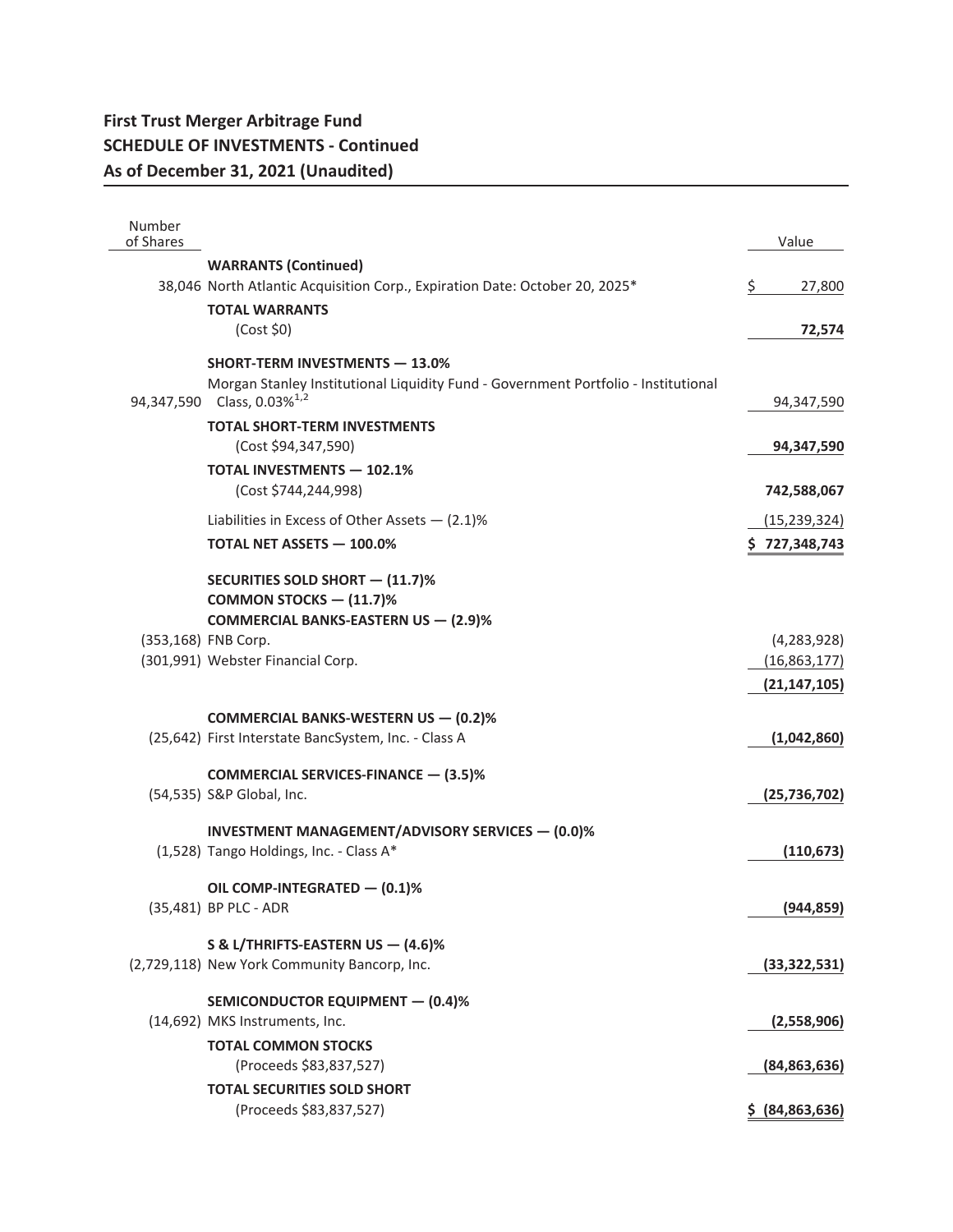| Number<br>of Contracts |                                                          | Value           |
|------------------------|----------------------------------------------------------|-----------------|
|                        |                                                          |                 |
|                        | <b>WRITTEN OPTIONS CONTRACTS - (0.2)%</b>                |                 |
|                        | CALL OPTIONS - (0.2)%                                    |                 |
|                        | Arena Pharmaceuticals, Inc.                              |                 |
|                        | Exercise Price: \$90.00, Notional Amount: \$(873,000),   |                 |
|                        | (97) Expiration Date: February 18, 2022*                 | \$<br>(43, 650) |
|                        | B. Riley Principal 150 Merger Corp.                      |                 |
|                        | Exercise Price: \$10.00, Notional Amount: \$(611,000),   |                 |
|                        | (611) Expiration Date: January 21, 2022*                 | (9, 165)        |
|                        | Exercise Price: \$10.00, Notional Amount: \$(171,000),   |                 |
|                        | (171) Expiration Date: February 18, 2022*                | (4,959)         |
|                        | Benessere Capital Acquisition Corp.                      |                 |
|                        | Exercise Price: \$10.00, Notional Amount: \$(225,000),   |                 |
|                        | (225) Expiration Date: February 18, 2022*                | (4,500)         |
|                        | Bridgetown Holdings Ltd.                                 |                 |
|                        | Exercise Price: \$10.00, Notional Amount: \$(2,132,000), |                 |
|                        | (2,132) Expiration Date: January 21, 2022*               | (5, 330)        |
|                        | CC Neuberger Principal Holdings II                       |                 |
|                        | Exercise Price: \$10.00, Notional Amount: \$(316,000),   |                 |
|                        | (316) Expiration Date: February 18, 2022*                | (3, 160)        |
|                        | Exercise Price: \$10.00, Notional Amount: \$(8,000),     |                 |
|                        | (8) Expiration Date: May 20, 2022*                       | (440)           |
|                        | Churchill Capital Corp. V                                |                 |
|                        | Exercise Price: \$10.00, Notional Amount: \$(710,000),   |                 |
|                        | (710) Expiration Date: January 21, 2022*                 | (3,550)         |
|                        | Exercise Price: \$10.00, Notional Amount: \$(10,000),    |                 |
|                        | (10) Expiration Date: February 18, 2022*                 | (50)            |
|                        | Exercise Price: \$10.00, Notional Amount: \$(276,000),   |                 |
|                        | (276) Expiration Date: March 18, 2022*                   | (2,760)         |
|                        | Cohn Robbins Holdings Corp.                              |                 |
|                        | Exercise Price: \$10.00, Notional Amount: \$(804,000),   |                 |
|                        | (804) Expiration Date: January 21, 2022*                 | (2,010)         |
|                        | Exercise Price: \$10.00, Notional Amount: \$(188,000),   |                 |
|                        | (188) Expiration Date: March 18, 2022*                   | (1,880)         |
|                        | Cohn Robbins Holdings Corp.                              |                 |
|                        | Exercise Price: \$10.00, Notional Amount: \$(249,000),   |                 |
| (249)                  | Expiration Date: February 18, 2022*                      | (1, 245)        |
|                        | Crucible Acquisition Corp.                               |                 |
|                        | Exercise Price: \$10.00, Notional Amount: \$(500,000),   |                 |
|                        | (500) Expiration Date: January 21, 2022*                 | (1, 250)        |
|                        | Exercise Price: \$10.00, Notional Amount: \$(668,000),   |                 |
|                        | (668) Expiration Date: February 18, 2022*                | (3, 340)        |
|                        | Del Taco Restaurants, Inc.                               |                 |
|                        | Exercise Price: \$12.50, Notional Amount: \$(533,750),   |                 |
| (427)                  | Expiration Date: January 21, 2022*                       | (427)           |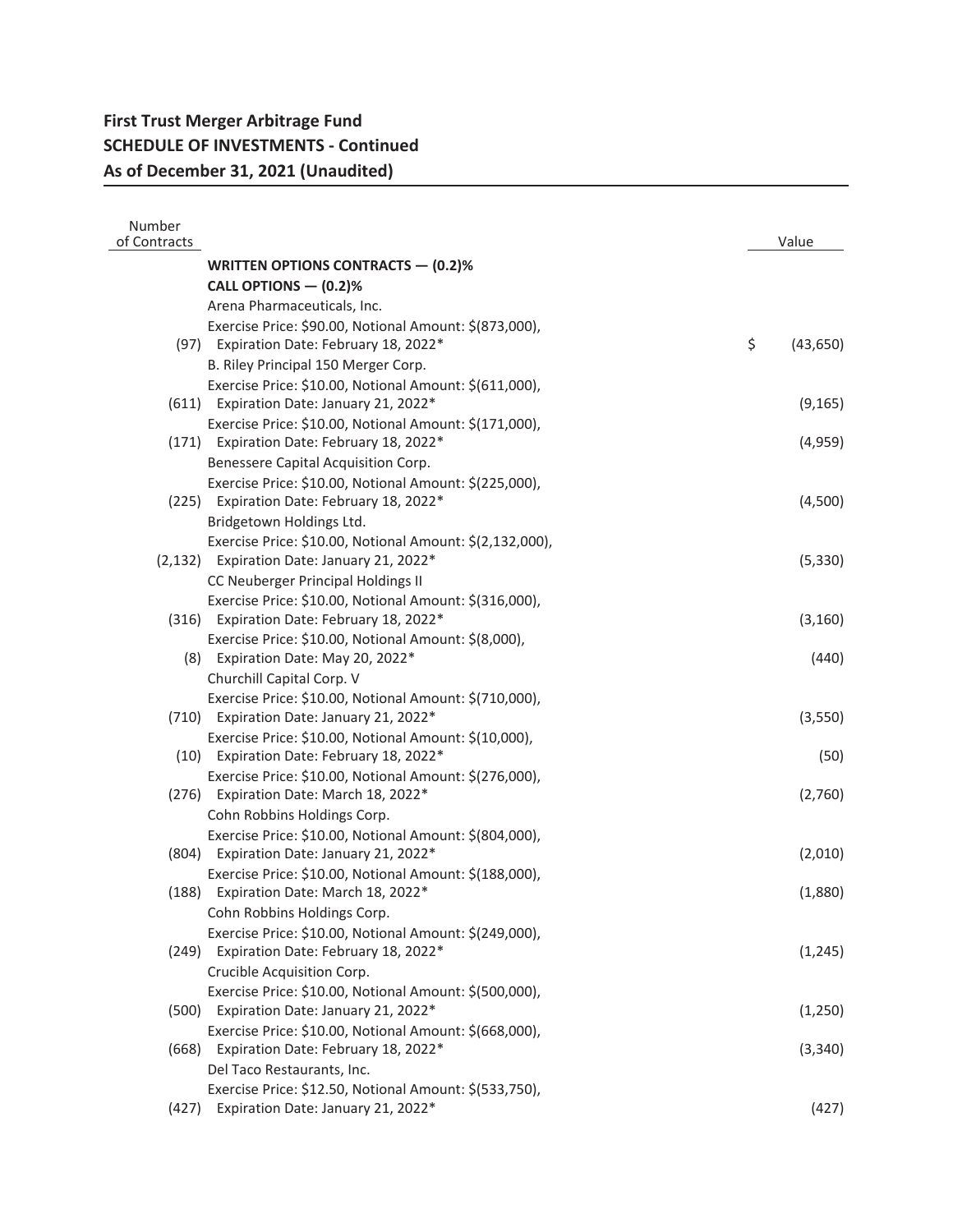| Number       |                                                          |                 |
|--------------|----------------------------------------------------------|-----------------|
| of Contracts |                                                          | Value           |
|              | <b>WRITTEN OPTIONS CONTRACTS (Continued)</b>             |                 |
|              | <b>CALL OPTIONS (Continued)</b>                          |                 |
|              | Exercise Price: \$12.50, Notional Amount: \$(3,032,500), |                 |
| (2,426)      | Expiration Date: March 18, 2022*                         | \$<br>(24, 260) |
|              | Dicerna Pharmaceuticals, Inc.                            |                 |
|              | Exercise Price: \$40.00, Notional Amount: \$(3,296,000), |                 |
|              | (824) Expiration Date: January 21, 2022*                 |                 |
|              | Exercise Price: \$40.00, Notional Amount: \$(2,988,000), |                 |
|              | (747) Expiration Date: July 15, 2022*                    |                 |
|              | FirstMark Horizon Acquisition Corp.                      |                 |
|              | Exercise Price: \$10.00, Notional Amount: \$(50,000),    |                 |
|              | (50) Expiration Date: January 21, 2022*                  | (100)           |
|              | Gores Guggenheim, Inc.                                   |                 |
|              | Exercise Price: \$10.00, Notional Amount: \$(4,940,000), |                 |
| (4,940)      | Expiration Date: January 21, 2022*                       | (864, 500)      |
|              | Horizon Acquisition Corp. II                             |                 |
|              | Exercise Price: \$10.00, Notional Amount: \$(377,000),   |                 |
|              | (377) Expiration Date: January 21, 2022*                 | (943)           |
|              | Exercise Price: \$10.00, Notional Amount: \$(1,000),     |                 |
|              | (1) Expiration Date: April 14, 2022*                     | (10)            |
|              | Lefteris Acquisition Corp.                               |                 |
|              | Exercise Price: \$10.00, Notional Amount: \$(1,014,000), |                 |
| (1,014)      | Expiration Date: January 21, 2022*                       | (2, 535)        |
|              | Lux Health Tech Acquisition Corp.                        |                 |
|              | Exercise Price: \$10.00, Notional Amount: \$(45,000),    |                 |
|              | (45) Expiration Date: January 21, 2022*                  | (113)           |
|              | Mimecast Ltd.                                            |                 |
|              | Exercise Price: \$80.00, Notional Amount: \$(1,424,000), |                 |
|              | (178) Expiration Date: January 21, 2022*                 | (5, 340)        |
|              | Exercise Price: \$80.00, Notional Amount: \$(1,248,000), |                 |
|              | (156) Expiration Date: February 18, 2022*                | (5,460)         |
|              | Pine Island Acquisition Corp.                            |                 |
|              | Exercise Price: \$10.00, Notional Amount: \$(1,240,000), |                 |
|              | (1,240) Expiration Date: January 21, 2022*               | (3,720)         |
|              | Exercise Price: \$10.00, Notional Amount: \$(1,153,000), |                 |
| (1, 153)     | Expiration Date: March 18, 2022*                         | (17, 295)       |
|              | RedBall Acquisition Corp.                                |                 |
|              | Exercise Price: \$10.00, Notional Amount: \$(2,045,000), |                 |
| (2,045)      | Expiration Date: January 21, 2022*                       | (5, 112)        |
|              | Social Capital Hedosophia Holdings Corp. IV              |                 |
|              | Exercise Price: \$10.00, Notional Amount: \$(2,000),     |                 |
|              | (2) Expiration Date: January 21, 2022*                   | (50)            |
|              | Social Capital Hedosophia Holdings Corp. VI              |                 |
|              |                                                          |                 |